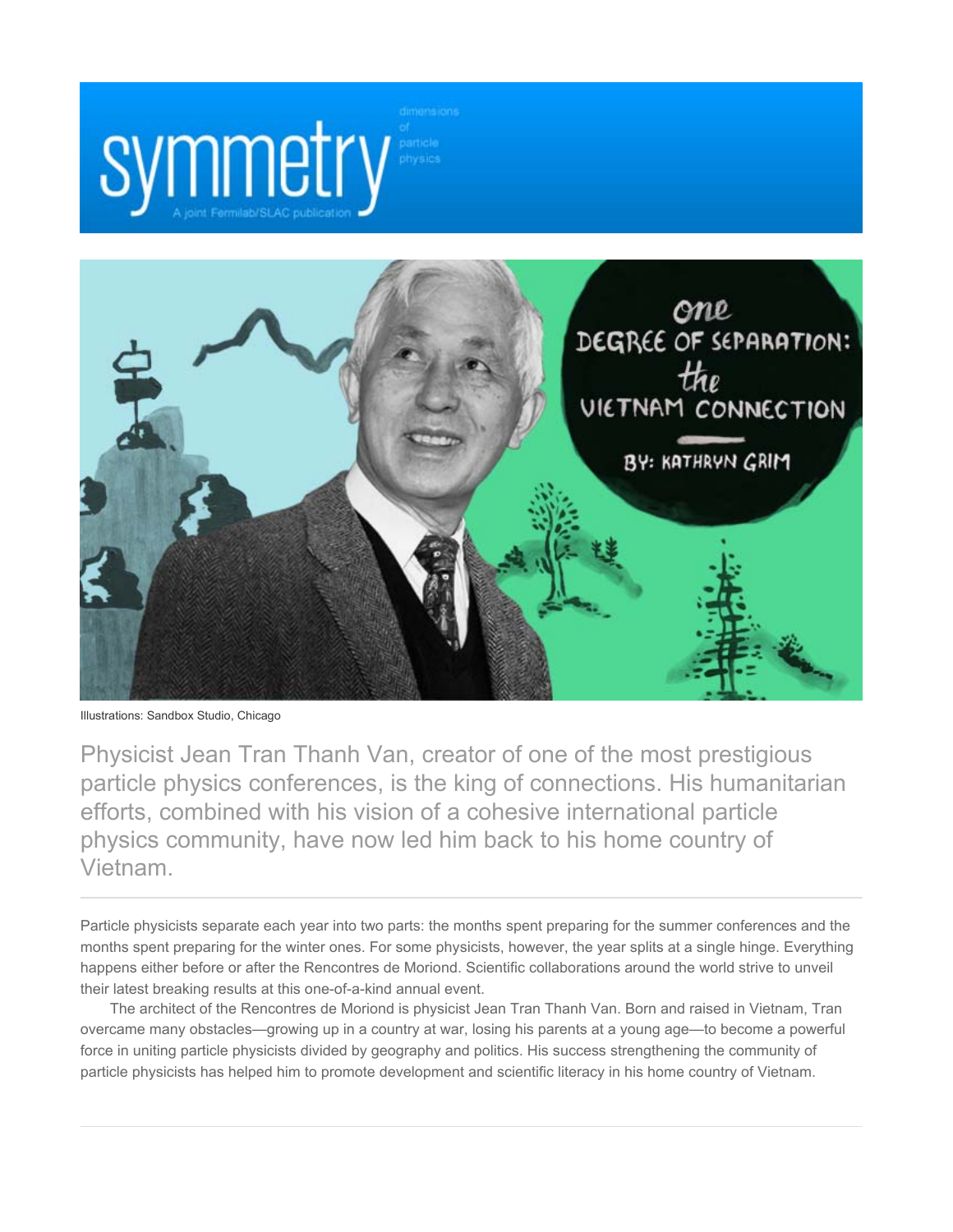### **Architectural rendering of the International Center for Interdisciplinary Science and Education**

Credit: Rencontres du Vietnam



### **Recent photograph of the ICISE site in a fishing village at the edge of the East Sea**

Credit: Greg Landsberg



Credit: Nicole Ribet





**Van and Kim at the ceremony for the John Torrence Tate Award for International Leadership in Physics**

Credit: Emmanuelle Tran

**Tran at the Centre National de la Recherche Scientifique in Paris in 2012**

Credit: CNRS



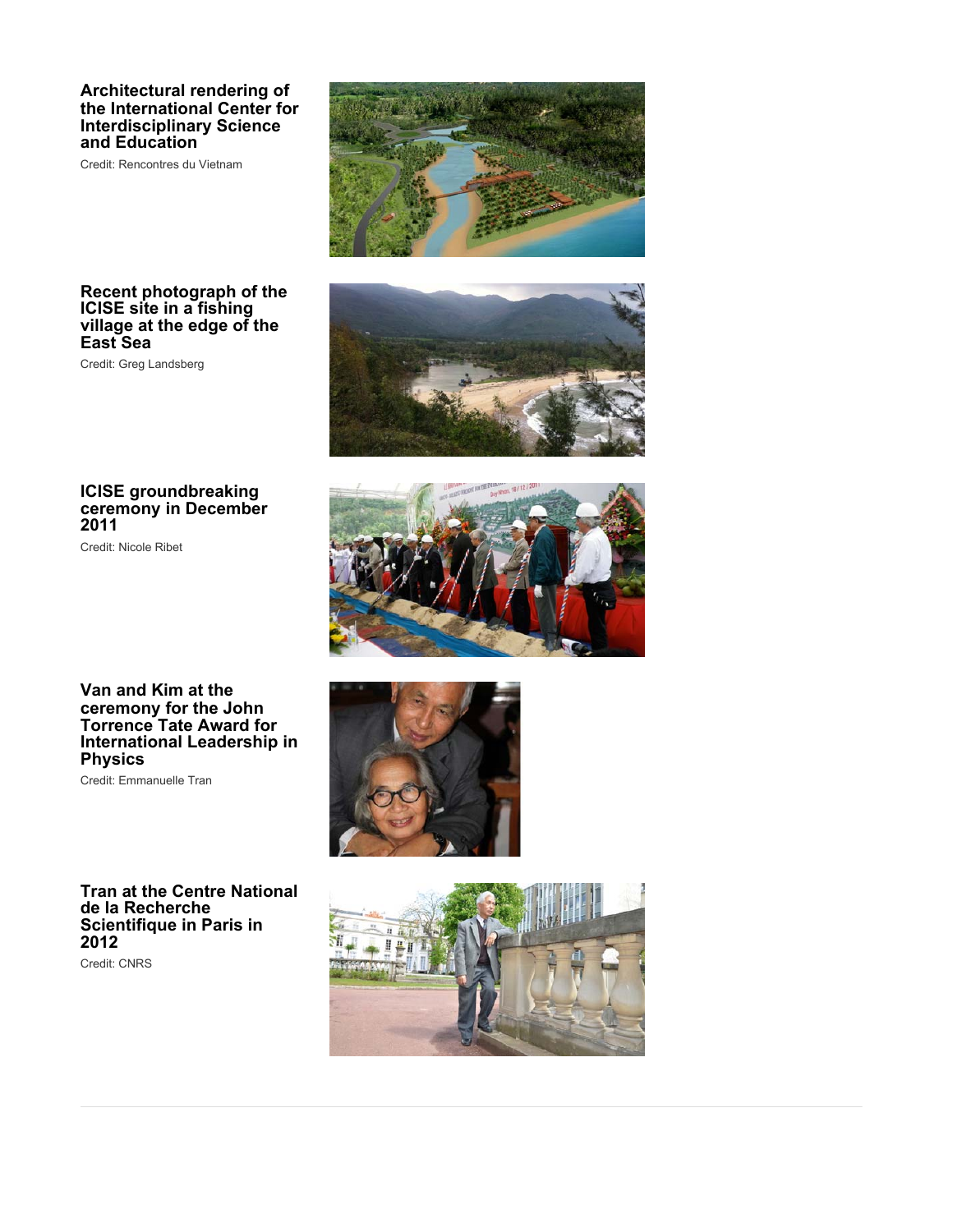### THE SPIRIT OF MORIOND

To make the pilgrimage to the Rencontres de Moriond is to understand the spirit of Moriond. Named after a French ski resort that hosted the conference in its first year, the Moriond conference nowadays takes place in La Thuile, an isolated town in the Italian Alps.

Each conference session, 150 or so attendees gather at Geneva airport to board the bus to La Thuile as strangers. The only buses back to the airport leave on the session's final day.

During the week in between, conference participants spend almost every waking hour together, sharing new physics results, ideas, coffee, ski lifts, sunscreen, hotel rooms and almost every single meal. The experience brings people together in a way unequaled at other conferences.

"By definition, people who come there are friends," says Valery Rubakov, a Russian scientist who began attending Moriond conferences during the days of the Soviet Union. "Even if people don't know each other, if you get to this meeting, you know how to behave."

Among the invited conference participants are some of the giants of the field. But, by Moriond tradition, the majority of the speakers are young, recently minted PhDs, most still pondering their next steps once their postdoctoral positions come to an end. Moderators enforce a strict 15-minute time limit on most talks, no matter the seniority of the speaker.

Experiments announce some of their most significant results at Moriond. Yet an eerie silence falls over attendees' email accounts, blogs and Twitter feeds. The hotel's only Wi-Fi signal pulses weakly in the noisy café-bar. Even there, many physicists prefer to chat in person over an espresso or a beer.

"At the beginning, you look around the conference room and it's obvious: Without Internet, people have no idea what to do," says Fermilab's Boaz Klima, whom Tran invited to co-organize Moriond almost 20 years ago. "The next day, you realize: People are relaxed. They actually listen."

An alluring panorama of mountains covered in fresh snow tempts attendees from the windows of the conference room. Nevertheless, it's difficult to find a seat. Scientists break in the afternoon for a few hours of skiing; the presentations resume in the evening.

But the physics talk doesn't stop on the slopes. Among their conference materials, each attendee receives a small notebook, "like the ones you use in primary school," says Jean-Marie Frere, who began attending Moriond conferences in the early 1980s and now also serves as a co-organizer. "Those notebooks were specifically chosen by Tran to be sure people could fold them in their ski jackets."

### A GREAT DEAL ON A CHALET

According to long-time attendees, the father and guardian of the community spirit of Moriond is Tran.

Tran created the Rencontres de Moriond at the age of 29, almost by accident. In December 1965, he and his wife wanted to rent a house in a French village for about a week with a few friends. They discovered that in January, considered the off-season, they could rent the place for an entire month for the price of a week, what would now be about \$300.

"We come from a poor country," Tran says. "We didn't want to waste money. I had to think of what to do with the rest of the time."

Tran saw the opportunity to solve a problem. When he was working on his thesis, a theory paper about the structure of the neutron, an experimentalist at the same institution, Institut National de Physique Nucléaire et de Physique des Particules in Orsay, France, was working on the same problem. The two of them worked in parallel for months, neither knowing the other existed. There was a gap in communication; he was going to help bridge that gap.

Tran invited about 20 physicists, theorists and experimentalists, to spend a week at the chalet. They came from France, Germany, Italy and the United States. They shopped together in the morning and took care of the cooking and dish-washing during the day. They skied and listened to music. They talked physics.

They lived like a family, which made them open up to one another. They admitted to difficulties that they would never have highlighted in a regular conference talk. They found they had many experiences and struggles in common, and they found they could help one another. More than 40 years later, this way of relating to one another lives on in the spirit of Moriond.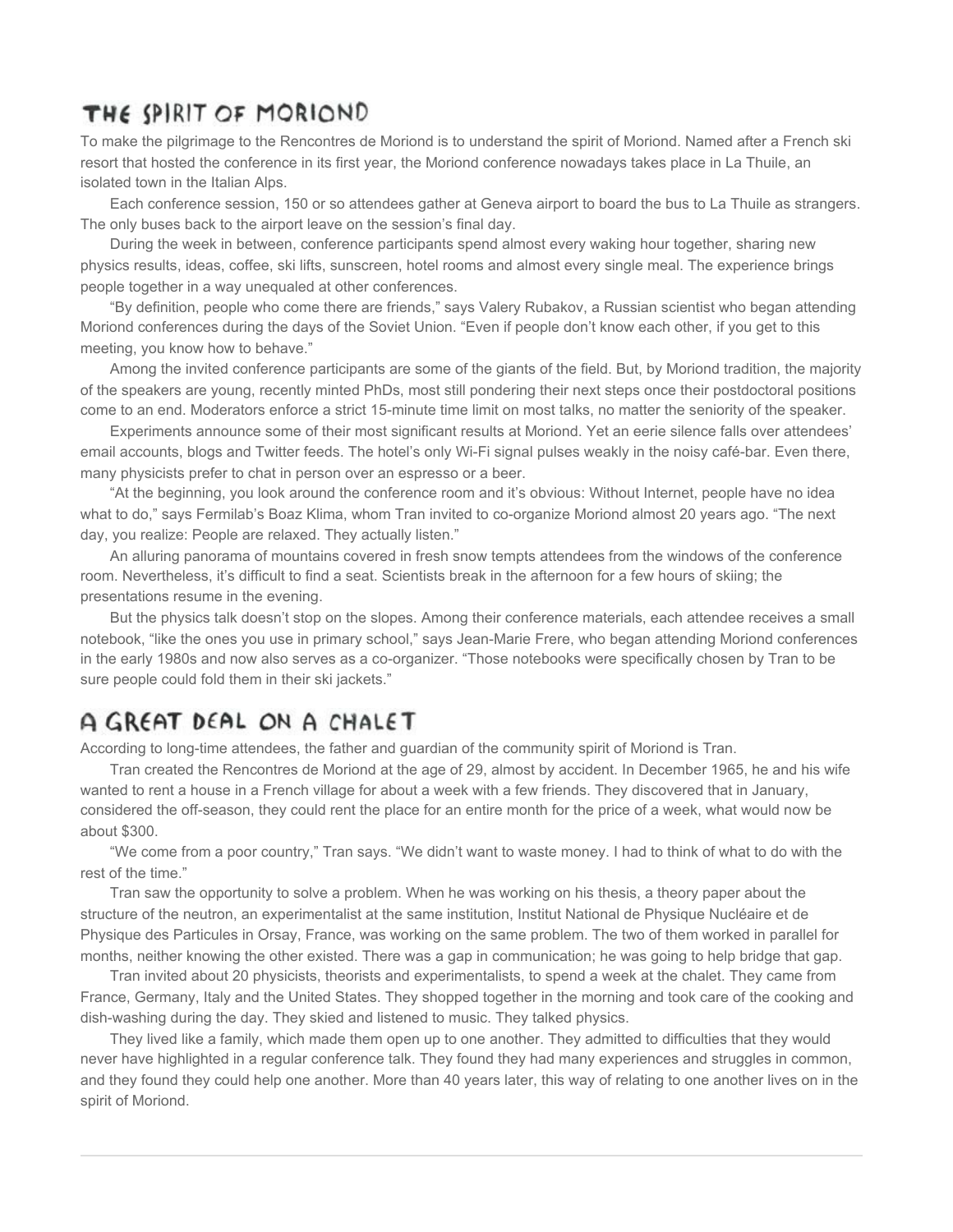**The Tran family dressed in their ski clothes at a Rencontres de Moriond conference in the '70s**

Credit: Nicole Ribet



Credit: Nicole Ribet

**Scientists, including Tran [in blue], raise a toast to the 1995 discovery of the top quark by scientists at experiments at Fermilab's Tevatron particle accelerator**

Credit: unknown

#### **Physicist André Martin delivers a lecture outdoors on the hotel terrace at the 1969 Rencontres de Moriond in Verbier**

Credit: Nicole Ribet

#### **Audience members in a packed room listen to a conference talk at the 2012 Rencontres de Moriond conference**

Credit: official Moriond photographer







![](_page_3_Picture_13.jpeg)

![](_page_3_Picture_14.jpeg)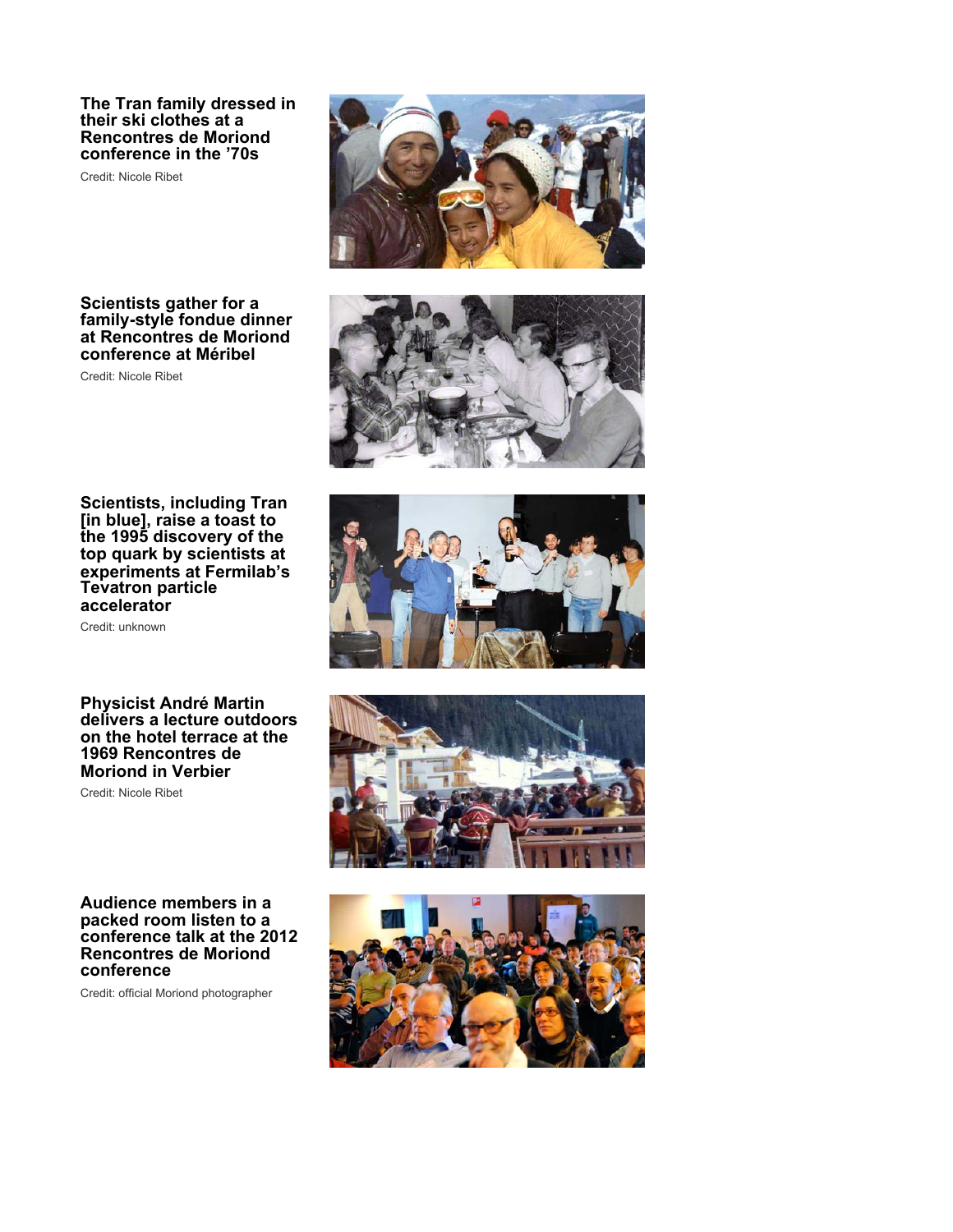### **Attendees of the 2012 Rencontres de Moriond conference talk over dinner**

Credit: official Moriond photographer

![](_page_4_Picture_2.jpeg)

### **Tran cuts the cake at the 40th anniversary of the Rencontres de Moriond**

Credit: Boaz Klima

![](_page_4_Picture_5.jpeg)

### THE SPIRIT OF UIETNAM

Family is important in Vietnamese culture. If children in Vietnam lose their parents, often the older siblings step up to raise the younger ones. Tran lost his parents at the age of 11, and his wife lost her parents at the age of 1. Growing up on opposite halves of Vietnam, they forged new families out of what they had.

As a child, Tran did not consider Vietnam beautiful. Even though his village, Dong Hoi, was relatively peaceful, the fear of attack by guerilla soldiers prevented people from leaving it.

"At that time, life and death, the two things are very, very close," Tran says. "You are in a state where you don't know if tomorrow you will die or still live."

But it was possible to fly. In 1953, at the age of 17, Tran escaped to France to evade the military conscription he would have faced his next birthday. His brother, Gian, who had come to France a few years before at the age of 35, helped him enroll in his final year of school. He took the baccalaureate test and entered college in Paris.

In France, Tran met his future wife, Kim, who had left Vietnam at 18 and become a successful biologist. The two would become a nearly unstoppable force, planning scientific conferences in tandem and, at the same time, finding ways to give back to Vietnam.

"It is important that people meet each other walking in the same direction," Tran says. "I would not be able to do anything without the collaboration of my wife. That you can ask any physicist you meet."

Tran's daughters, Emmanuelle and Anne-Claire, remember their parents constantly hosting newly arrived Vietnamese students at their home in Paris.

"We used to have Vietnam at home," Emmanuelle says. "They came for a weekend; they came for a night. They wanted to eat Vietnamese food, so they would come stay at our place. We still have a lot of contact with these guys."

The Tran family opened their home to more than just the Vietnamese community; they also welcomed a steady stream of physicists and biologists from around the world. They still do.

"When we go back and want to see our parents, there's always someone there," Anne-Claire says.

"It's a fact of life," Emmanuelle says.

# GOING HOME È GIVING BACK

In 1970, the war in Vietnam had left many young Vietnamese children without parents. At that time, orphanages would divide children by age and gender, splitting siblings apart. Still in Paris, Tran and his wife decided to do something about this.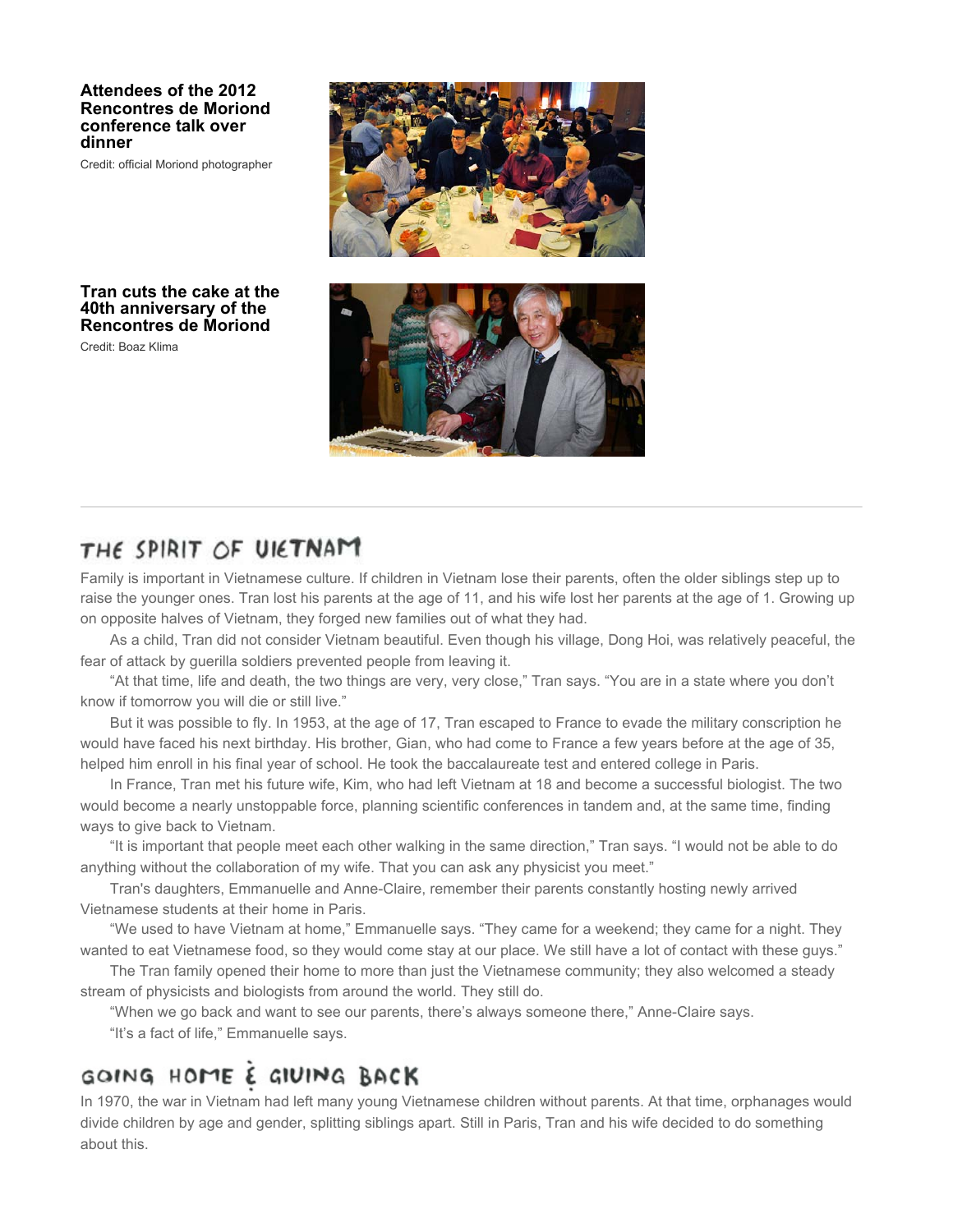They worked with an Austrian organization, the International Federation of SOS Children's Villages, to set up homes for orphaned kids. Brothers and sisters would stay together, grouped into families of 10 children with a single caretaker in a village full of these makeshift families.

Tran and his wife founded an aid association, Aide a L'Enfance du Vietnam, to help raise funds. They stood in the cold outside churches and sold Christmas cards, each with a multilingual note requesting donations and sponsorships tucked inside. Over several years, they raised enough money to build a children's village in Dalat, to open a shelter and training center in Hué and, later, to open a children's village in Tran's hometown of Dong Hoi. Altogether, these developments house more than 300 children at a time.

In 1974, Tran and his wife returned to Vietnam for the first time in more than 20 years. "It was dark; there was no light at night around the Hoan Kiêm lake in the heart of Hanoi," Kim says. "Now there are sky scrapers everywhere. At that time, there was nothing."

But they have seen new developments on each return. In 1990, the Trans flew back to renovate the children's village in Dalat. In 1993, they held their first scientific conference in Asia, the Rencontres du Vietnam.

Over the years, Tran has invited many of the scientists whose lives he has touched to visit his childhood country. Top-tier physicists volunteer their time to teach in short-term schools for students from across Asia. They spend time with the orphans Tran and his wife have helped shelter. Physicists work with Tran to identify Vietnamese students to invite into high-level graduate programs abroad.

Undergraduate education in Vietnam is very strong, says physicist Greg Landsberg, who has traveled to the country with Tran nine times to recruit students to study at Brown University.

But they suffer from their lack of up-to-date textbooks. Tran helped Vietnamese postdoc Vu Anh Tuan get into university at the École Polytechnique in Paris in the late 1990s. Vu said that when he first left Vietnam, he did not know that quarks, once just a theory, actually had been discovered.

Tran still treats the students he helped like family, says Vu, who works on the ATLAS experiment at CERN laboratory near Geneva, Switzerland. "I talk to him every two or three weeks or so," he says. "We talk about Vietnam. We talk about my career. He's like a father."

Vu sells Christmas cards every year to raise money for Tran and his wife's orphanages.

Tran forms lasting allegiances. In 1966, his institution hired Nicole Ribet to help organize the Moriond conferences. It was her first job after graduating from the Sorbonne with a degree in literature. They are still friends. She says she first really understood Tran when she visited Vietnam 40 years after they first met.

"I was trying to cross one of these big avenues in Hanoi," which at the time were full of wild drivers on scooters, she says. "You advance; you go ahead slowly but in one direction. You have to carry on slowly, never stop, carry on, carry on, and get to the other side, exactly at the point which you have been aiming at all the time. And that's Van."

**Palo Alto Times article with a photo of a young Tran and his wife**

Credit: Palo Alto Times

![](_page_5_Picture_13.jpeg)

![](_page_5_Picture_14.jpeg)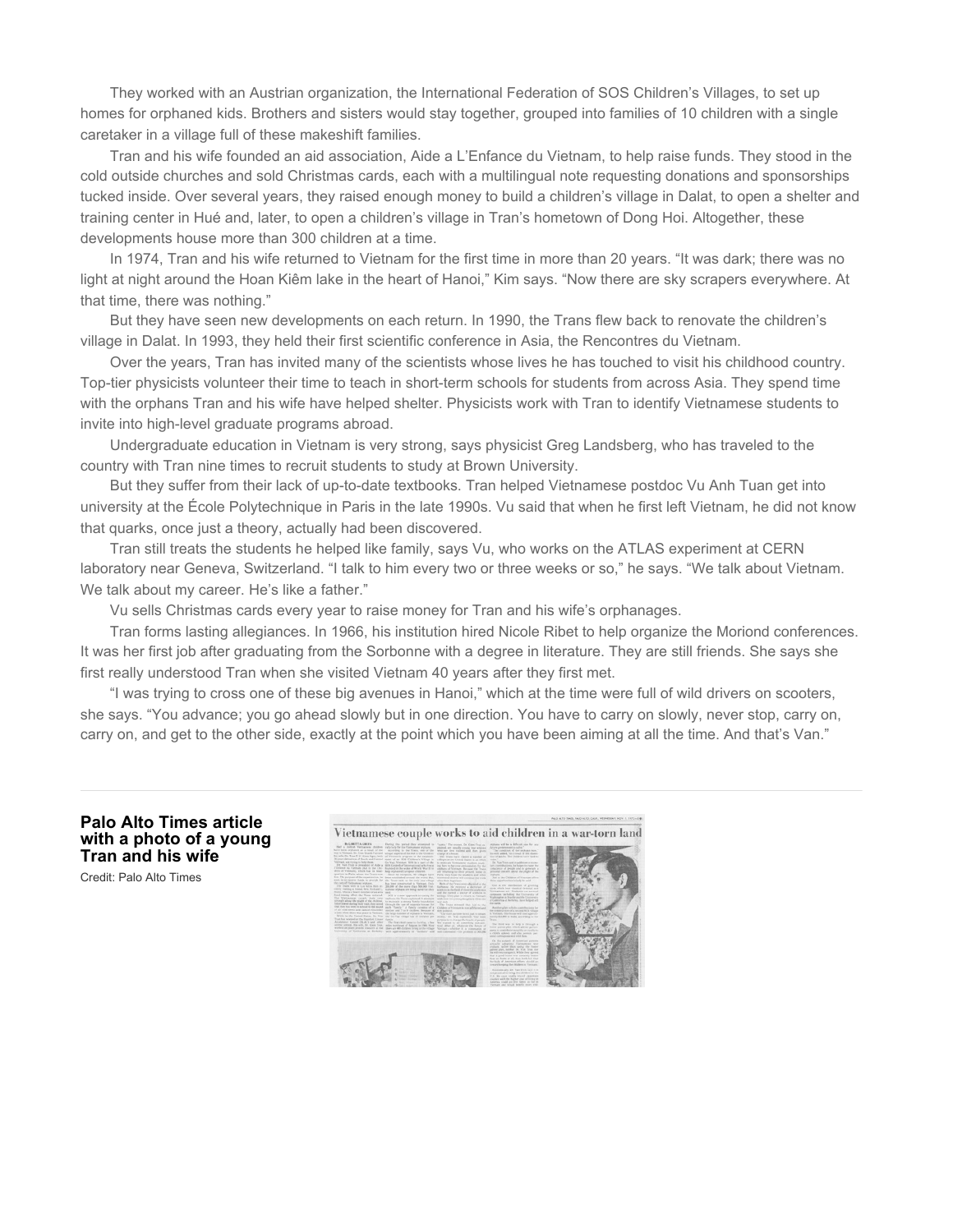### **Children from the SOS Children's Village in Thuy Xuân, Hué, Vietnam**

Credit: Aide a l'Enfance du Vietnam

![](_page_6_Picture_2.jpeg)

### **Children from the SOS Children's Village in Dong Hoi picnic on the beach**

Credit: Aide à l'Enfance du Vietnam

![](_page_6_Picture_5.jpeg)

### **Children pose with a caregiver in the SOS Children's Village in Dong Hoi**

Credit: Aide à l'Enfance du Vietnam

![](_page_6_Picture_8.jpeg)

### **Tran hugs kids from the SOS Children's Village in Dong Hoi**

Credit: Aide à l'Enfance du Vietnam

### **Children in the SOS Children's Village in Thuy Xuân, Hué**

Credit: Aide à l'Enfance du Vietnam

![](_page_6_Picture_13.jpeg)

![](_page_6_Picture_14.jpeg)